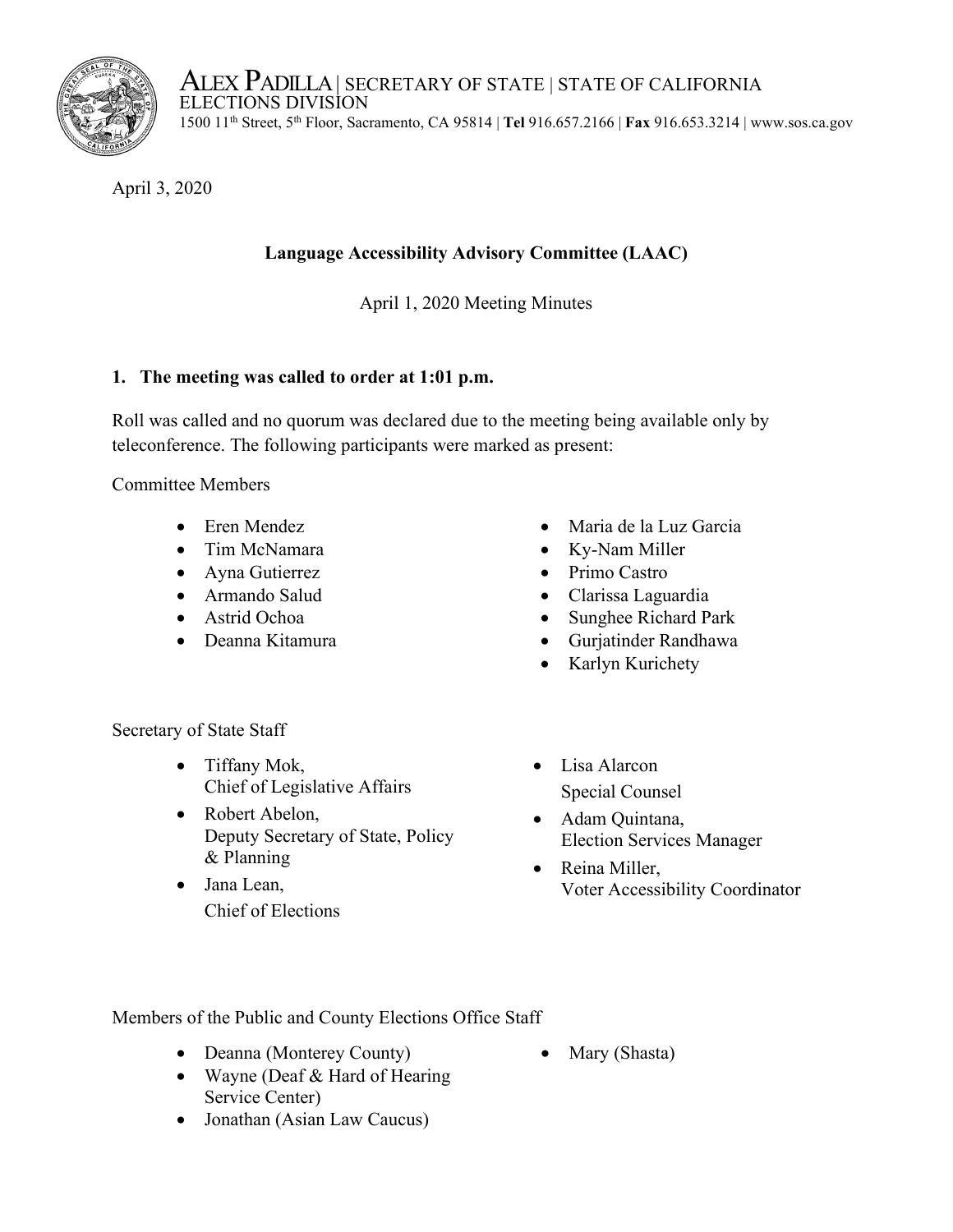## **2. LAAC Members Primary Election Updates**

Eren (Contra Costa County)

- Contra Costa certified last week
- Challenges they had during the election:
	- o Securing schools as voting facilities
	- o Recruiting of pollworkers in all languages
- Their ballot market devices had both their 14201 and 203 languages available
	- o Pollworker training was more streamlined
	- o Use of tablets increased
	- o Have third-party interpreter calls available at each polling location

Armando (Yolo County)

- Yolo County has not certified yet
- Overall the county had a successful election
- Challenges:
	- o Recruitment of pollworkers in all languages especially Korean
	- o Many dropouts because of COVID-19

Tim (Los Angeles County)

- Certified last Friday
- Deployed a new voting system
- Ballot market devices were well received
- Challenges with recruitment of pollworkers
- May's election will be all vote by mail
- June's election will have 6 locations

Wayne (Deaf & Hard of Hearing Service Center)

• Not enough information is being interpreted for the ASL community

### Clarissa

- Served as an observer during election day in Sacramento County
- Observed 20 sites which had between 1-4 bilingual pollworkers
- Fascimille ballots were on the table so unsure if voters knew about it

### Primo

- While campaigning in Los Angeles he received feedback of lack of information in the Vietnamese and Spanish community
	- o Community seemed unaware that an election was happening

### Gurjatinder

- There are 1 million Punjabi speakers in California and would like Punjabi as one of the ballot languages
	- o Shasta County has Punjabi translators at polling places

#### Astrid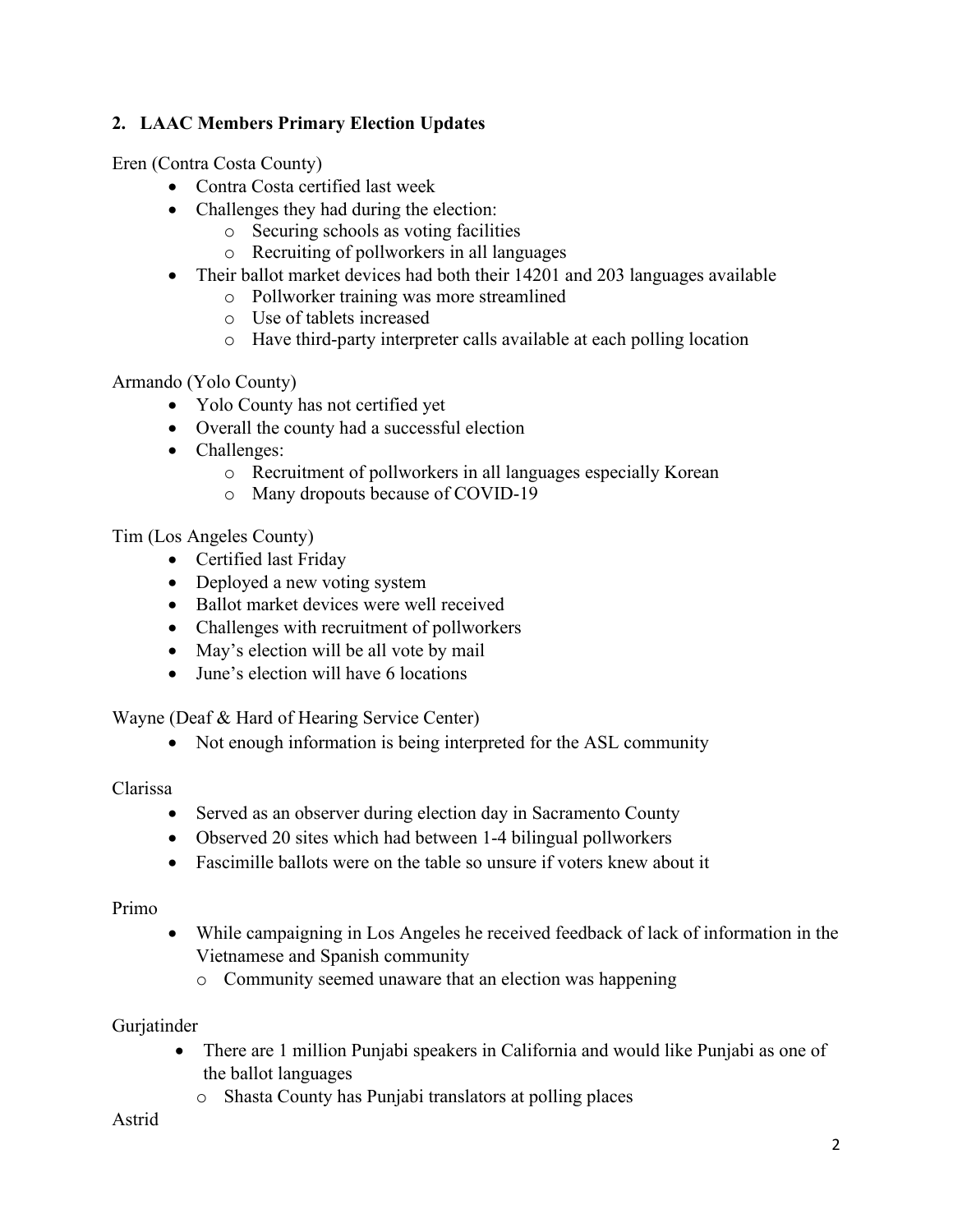- Focused on education and voter outreach of Los Angeles new voting system
- Pushed early voting in Los Angeles County
- In general, there were requests of translation materials

## **3. Secretary of State Updates**

## **14201**

Lisa Alarcon

- Data will be provided to counties within the next few weeks
- The SOS is open to all suggestions/feedback
- The SOS is working on having the VCA glossary translated into the additional languages

## **Voter's Choice Act (VCA)**

Robert:

- The VCA team is assisting with working groups created by SOS to tackle challenges COVID-19 may bring to the November election
	- o In partnership with the Governor's office, legislature, and other organizations
	- o About 12 subcommittees
- The 15 VCA counties had observers during election day which included SOS staff, members of the public, and LAAC members
- VCA plans to contract with a researcher on language usage and needs for the 15 VCA counties
	- o They will finalize hiring a reasearcher by the end of next week

## **Legislation**

Tiffany

- Currently the legislature is closed until April  $13<sup>th</sup>$ , may be extended
- [AB 2314](http://leginfo.legislature.ca.gov/faces/billTextClient.xhtml?bill_id=201920200AB2314) Native American Voting Accessibility Advisory Committee SOS is sponsoring and supporting
- [AB 1913](http://leginfo.legislature.ca.gov/faces/billTextClient.xhtml?bill_id=201920200AB1913) Voter education: high school pupils

## **4. Contingency Planning for the November Election Given the Corona Virus**

Clarissa

• More outreach needs to be done for VBM including social media

Eren

- A call to action to community group organizations
	- o Consistent filler messages that can be used throughout the state